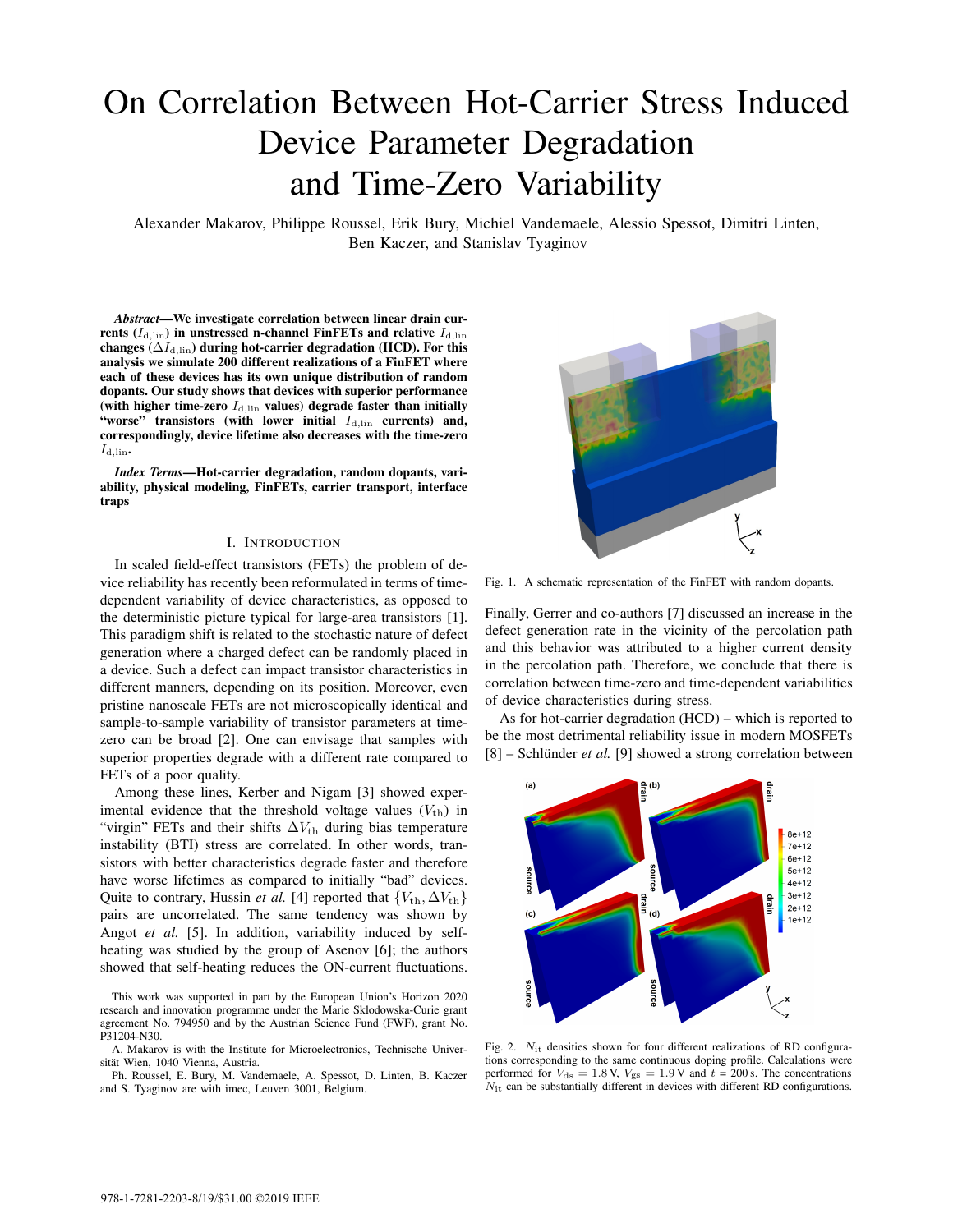



Fig. 3. Distributions of the normalized linear drain current change as probit plots calculated for three different combinations of  $V_{gs}$  and  $V_{ds}$ . One can see that the distributions become wider at longer stress times.

parameters in virgin devices and changes of these parameters. These authors have also shown that devices with initially higher drain current degrade faster than worse transistors with lower currents. However, to the best of our knowledge, no simulation studies of this correlation have been performed so far.

Thus, the goal of this work is to investigate correlation between time-zero values  $(I_{d,lin}^{(0)})$  of the linear drain current  $(I<sub>d,lin</sub>)$  in n-channel FinFETs and relative changes of these currents ( $\Delta I_{\text{d,lin}}$ ) during hot-carrier stress and, further, HCD device lifetimes. For this, we use our recently developed stochastic model for HCD [10, 11].

## II. THE MODELING FRAMEWORK

The framework for a stochastic description of HCD has been derived from the deterministic approach to hot-carrier degradation modeling [12–14], which was shown to represent HCD over a wide class of devices which includes highvoltage FETs (such as LDMOS transistors) [15], scaled planar FETs [13, 16] and ultra-scaled FETs of 3D architectures, i.e. FinFETs [17] and NWFETs [18]. Within this approach, HCD is considered to be driven by dissociation of Si-H bonds at the  $Si/SiO<sub>2</sub>$  interface which can be triggered by the single-

Fig. 4. Normalized changes in the linear drain current  $\Delta I_{\rm d,lin}$  plotted against time-zero values of the drain current  $I_{\text{d,lin}}^{(0)}$ . The linear fit obtained with the robust correlation test shows that the median  $\Delta I_{\text{d,lin}}$  increases with  $I_{\text{d,lin}}^{\text{(0)}}$ .<br>Data are shown at  $t = 2$  s for  $V_{\text{ds}} = 1.7$  V,  $V_{\text{gs}} = 1.8$  V and  $V_{\text{ds}} = 1.8$  V,  $V_{\text{gs}}$  $= 1.9 \text{V}$  and at  $t = 1 \text{ s}$  for  $V_{\text{ds}} = V_{\text{gs}} = 1.0 \text{V}$ .

and multiple-carrier mechanisms of Si-H bond rupture, as well as by their superpositions. As suggested in our previous publications [13, 16], as well as by Randriamihaja *et al.* [19, 20], the most probable pathway of the Si-H bond dissociation reaction is related to preexcitation of the bond by several cold carriers followed by a hot carrier bombardment which breaks the bond. To compute the rates of these processes, we use the carrier energy distribution functions which are obtained from a solution of the Boltzmann transport equation with the deterministic transport simulator ViennaSHE [21]. For obtaining the device architecture the Sentaurus Process simulator [22] is employed. Note that Sentaurus Process generates device structures with continuous doping profiles. Since the Si/dielectric interface is a disordered system, the bond-breakage energy is a stochastically distributed quantity and our HCD model assumes that this energy follows the normal distribution.

Our statistical analysis considers the impact of random dopants (RDs) on HCD and was conducted using experimental data measured employing n-channel FinFETs (which are schematically depicted in Fig. 1). These devices have a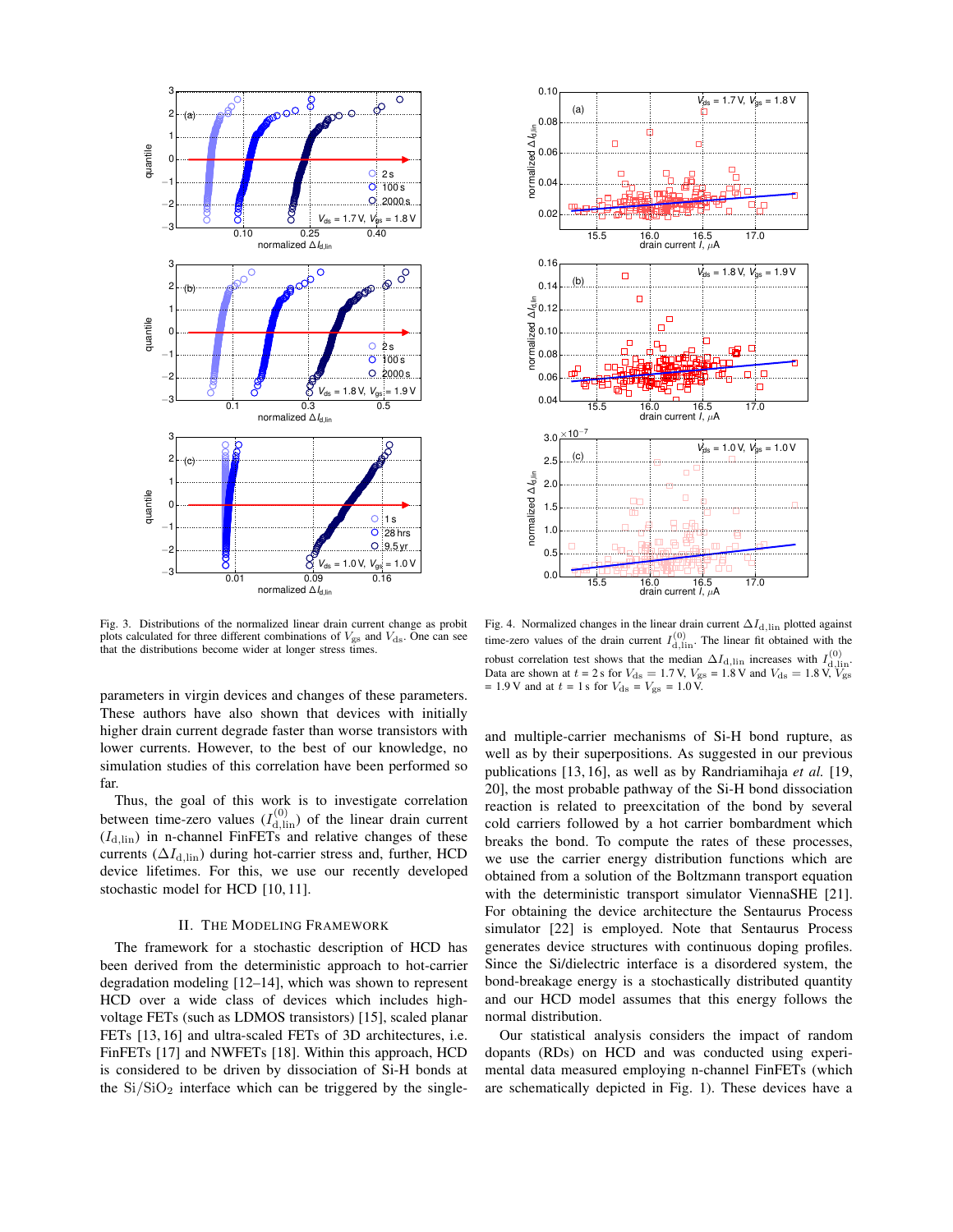



Fig. 5. Linear fits of  $\Delta I_{\rm d,lin}$  vs.  $I_{\rm d,lin}^{(0)}$  for all stress time steps extracted from the simulated data using the robust correlation test.

gate length of  $L_{\rm g}$  = 40 nm, an operating voltage of  $V_{\rm dd}$  = 0.9 V and a high- $k$  gate stack composed from  $SiO<sub>2</sub>$  and  $HfO<sub>2</sub>$ layers with a resulting equivalent oxide thickness of ∼ 1.2 nm. These devices were stressed at three different combinations of source-gate ( $V_{\rm gs}$ ) and source-drain ( $V_{\rm ds}$ ) voltages:  $V_{\rm ds}$  = 1.6 V,  $V_{\rm gs} = 1.7$  V;  $V_{\rm ds} = 1.7$  V,  $V_{\rm gs} = 1.8$  V; and  $V_{\rm ds} = 1.8$  V,  $V_{\rm gs}$  = 1.9 V. HC stress was performed at room temperature for  $\sim$  2 ks. All these combinations correspond to  $V_{\rm gs} \sim V_{\rm ds}$ , i.e. to the worst-case conditions of hot-carrier degradation in shortchannel devices [23, 24]. During HC stress changes in the linear drain current  $\Delta I_{\rm d,lin}$  ( $I_{\rm d,lin}$  corresponds to  $V_{\rm ds} = 0.05$  V and  $V_{\rm gs} = V_{\rm dd}$ ) were recorded as functions of stress time t. In our recent publication [17] the deterministic HCD model was shown to accurately reproduce experimental  $\Delta I_{\rm d,lin}(t)$ dependencies.

In the stochastic approach to HCD modeling the device architecture with continuous doping profiles was used to generate a set of 200 different instantiations with discrete dopants (see [10, 11] for details). In each of these instantiations RDs are distributed throughout the device in a unique manner. Then for each of these RD configurations we solved the Boltzmann transport equation, obtained carrier energy distribution functions, calculated interface state densities  $N_{\text{it}}$  (depicted in Fig. 2), and then  $\Delta I_{\text{d,lin}}(t)$  traces. The dependencies of  $\Delta I_{\text{d,lin}}(t)$ 

Fig. 6. Dependencies of device lifetime on the time-zero linear drain current  $I_{\text{d,lin}}^{(0)}$  extracted from statistical data. One can see that devices with higher  $I_{\text{d,lin}}^{(0)}$  degrade faster, i.e. the corresponding lifetimes are shorter.

on stress time  $t$  were used to extract device lifetimes (lifetime is defined as time when the relative change of the linear drain current reaches 10%). Note that all these calculations were preformed for two stress voltages ( $V_{ds} = 1.7$  V,  $V_{gs} = 1.8$  V and  $V_{\text{ds}} = 1.8 \text{ V}$ ,  $V_{\text{gs}} = 1.9 \text{ V}$  and for much milder biases  $V_{ds} = V_{gs} = 1.0 \text{ V}$  which imitate conditions very similar to the operating regime.

#### III. RESULTS AND DISCUSSIONS

Fig. 3 shows distributions of  $\Delta I_{\rm d,lin}$  changes evaluated for three aforementioned combinations of stress voltages. These  $\Delta I_{\text{d,lin}}$  distributions become broader with stress time. Also, as we showed in [10, 11], distributions of the linear drain current  $I_{\text{d,lin}}$  become broader. This trend contradicts the result reported by Schlünder *et al.* [9] where the authors showed that the drain current variability slightly improved during longterm (up to 10 years) hot carriers stress. However, Schlünder and co-authors used a technique which allows extrapolation to long stress times at device use conditions; such techniques are typically based on empirical/phenomenological expressions and therefore are not sufficient to capture the entire complexity of HCD.